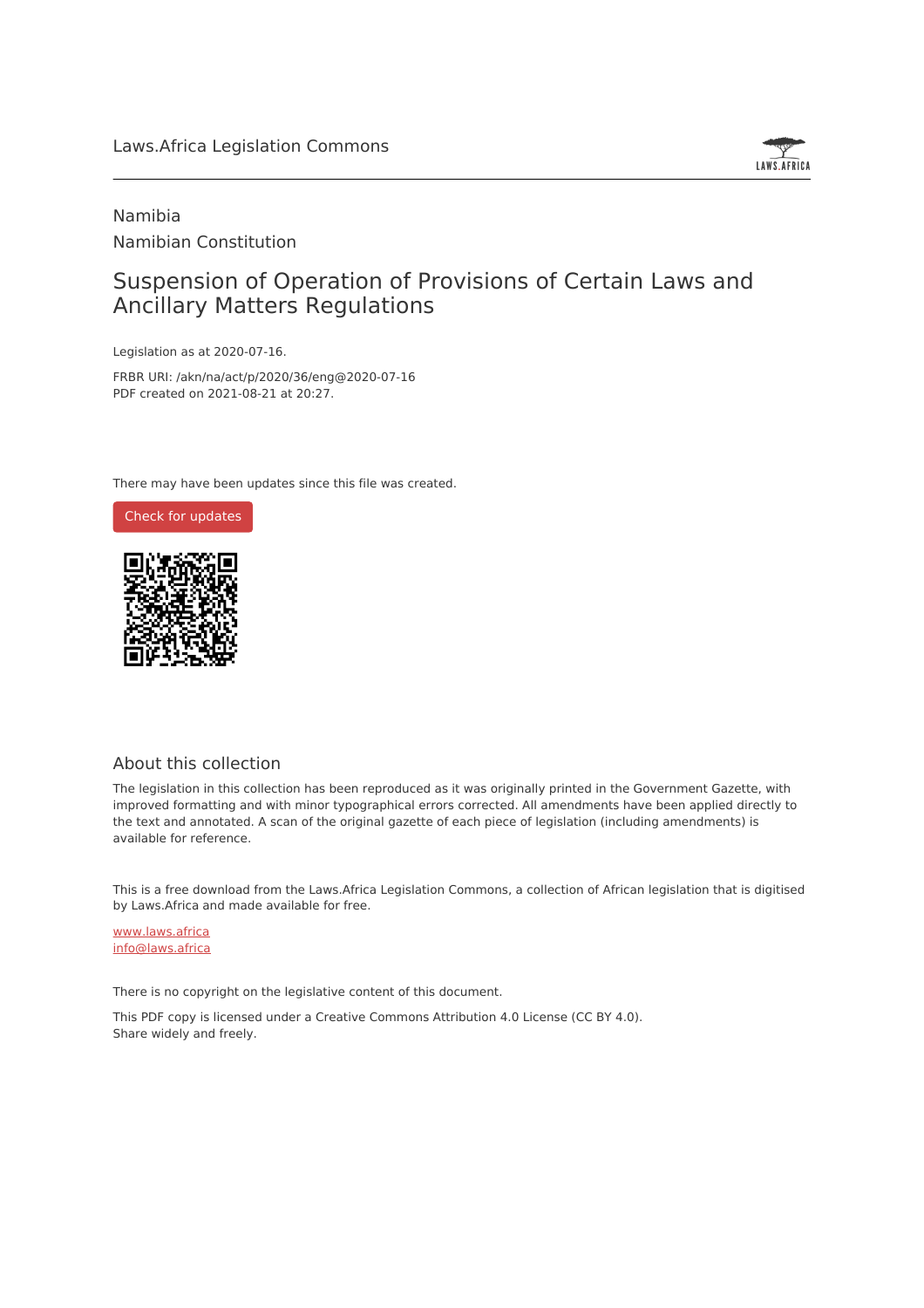# **Table of Contents**

| Suspension of Operation of Provisions of Certain Laws and Ancillary Matters Regulations          | 3              |
|--------------------------------------------------------------------------------------------------|----------------|
| Proclamation 36 of 2020                                                                          | 3              |
| Part 1 - Preliminary matters                                                                     | 3              |
| 1. Definitions                                                                                   | 3              |
| 2. Purpose of regulations                                                                        | $\overline{4}$ |
| Part 2 – Suspension of operation of provisions of certain laws                                   | $\overline{4}$ |
| 3. Suspension of operation of certain provisions of Magistrates' Courts Act, 1944                | 4              |
| 4. Suspension of operation of certain provision of Price Control Act, 1964                       | 4              |
| 5. Suspension of operation of certain provisions of Criminal Procedure Act, 1977                 | 4              |
| 6. Suspension of operation of certain provisions of Social Security Act, 1994                    | 5              |
| 7. Suspension of operation of certain provisions of Medical Aid Funds Act, 1995                  | 5              |
| 8. Suspension of operation of certain provision of Identification Act, 1996                      | 6              |
| 9. Suspension of operation of certain provision of Short-term Insurance Act, 1998                | 6              |
| 10. Suspension of operation of certain provision of Long-term Insurance Act, 1998                | 6              |
| 11. Suspension of operation of certain provisions of Standards Act, 2005                         | 7              |
| 12. Suspension of operation of certain provisions of Vocational Education and Training Act, 2008 | 7              |
| Part 3 – General provisions                                                                      | $\overline{7}$ |
| 13. Provisions relating to expiry of licences, permits and other authorisations                  | 7              |
| 14. Effect of suspension of operation of provisions of certain laws                              | 7              |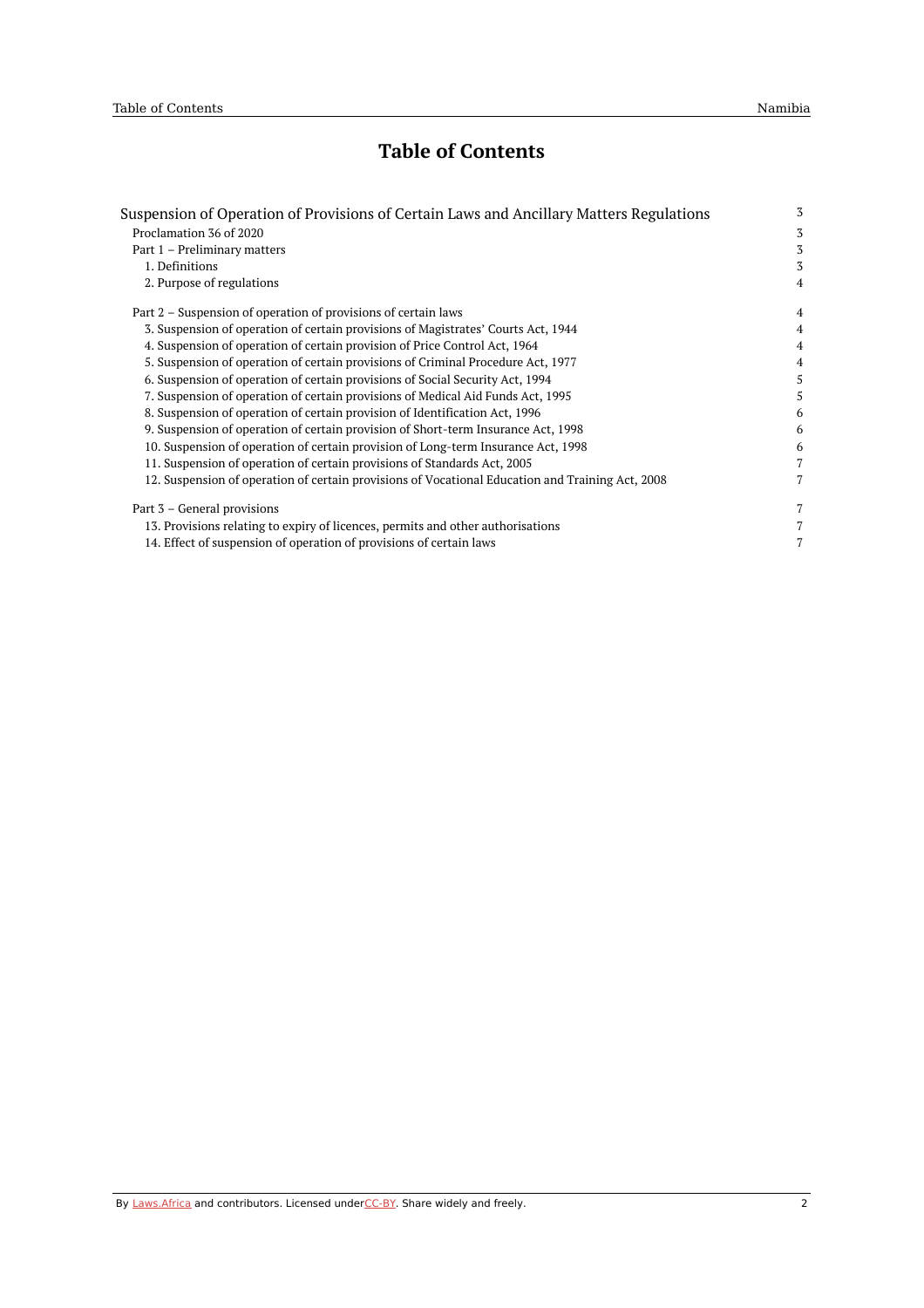

Republic of Namibia **Annotated Statutes** 

## **Namibian Constitution**

# <span id="page-2-1"></span><span id="page-2-0"></span>**Suspension of Operation of Provisions of Certain Laws and Ancillary Matters Regulations**

## **Proclamation 36 of 2020**

Published in [Government](https://commons.laws.africa/akn/na/act/p/2020/36/media/publication/na-act-p-2020-36-publication-document.pdf) Gazette no. 7275 on 16 July 2020 **Assented to on 14 July 2020**

**Commenced on 16 July 2020**

*[Up to date as at 14 August 2021]*

Under the powers vested in me by Sub-Article (5) of Article 26 of the Namibian Constitution, I, subsequent to having declared by Proclamation No. 7 of 18 March of 2020 that a State of Emergency exists in the whole of Namibia following a worldwide outbreak of the disease known as Coronavirus Disease 2019 (COVID-19), make the regulations set out in the Schedule.

Given under my Hand and the Seal of the Republic of Namibia at Windhoek, this 14th day of July, Two Thousand and Twenty.

Hage G. Geingob

President

By order of the President

## **Part 1 – Preliminary matters**

## <span id="page-2-3"></span><span id="page-2-2"></span>**1. Definitions**

In these regulations unless the context indicates otherwise -

"**Stage 3 State of Emergency Regulations: Erongo Region**" means Stage 3: State of Emergency - Covid-19 Regulations: Erongo Region published under Proclamation No. 32 of 6 July 2020;

"**specified period**" means the period referred to in regulation 3 of the Stage 3: State of Emergency Regulations: Erongo Region;

By [Laws.Africa](https://edit.laws.africa/widgets/pdf-attribution) and contributors. Licensed und[erCC-B](https://edit.laws.africa/widgets/pdf-cc-by)Y. Share widely and freely. 3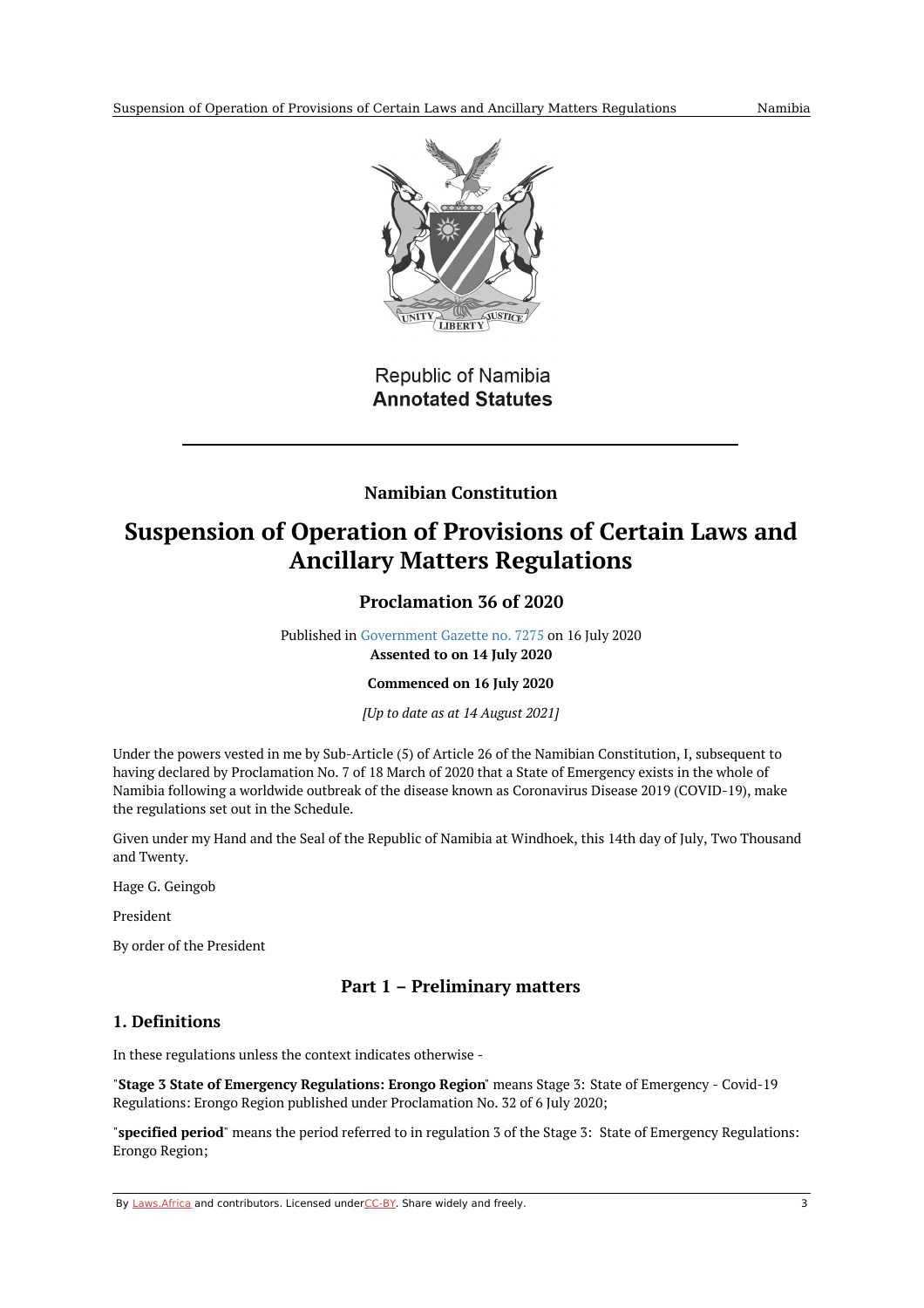"**restricted area**" means restricted area as defined in regulation 1 of the Stage 3 State of Emergency Regulations: Erongo Region; and

"**State of Emergency**" means the State of Emergency that was declared by the President by Proclamation No. 7 of 18 March of 2020, and which came into effect on 17 March 2020.

### <span id="page-3-0"></span>**2. Purpose of regulations**

The purpose of these regulations is to -

- (a) suspend the operation of provisions of certain laws; and
- (b) deal with incidental matters arising from the suspension of the operation of the laws by the President pursuant to Article 26(5)(b) of the Namibian Constitution, subject to such conditions as are reasonably justifiable, for the purpose of combating, preventing and suppressing the spread of COVID-19, for the duration of the periods specified in these regulations or the State of Emergency, as applicable.

## **Part 2 – Suspension of operation of provisions of certain laws**

### <span id="page-3-2"></span><span id="page-3-1"></span>**3. Suspension of operation of certain provisions of Magistrates' Courts Act, 1944**

- (1) The procedures and time periods specified in the Rules of Court published under Government Notice No. R.1108 of 21 June 1968 (hereafter "the Rules of Court"), are suspended in respect of the restricted area for the duration of the specified period insofar as they relate to -
	- (a) a party or witness who is not ordinarily resident in the restricted area and who, for the duration of the specified period, is refused entry into Namibia or is unable to enter the restricted area due to the restrictions on movement of persons imposed by the Stage 3 State of Emergency Regulations: Erongo Region; or
	- (b) any other party or witness, including a Namibian citizen, a person domiciled in Namibia or any other person who in terms of any law has the right to residency in Namibia, and who, for the duration of the specified period, is not -
		- (i) in the restricted area; and
		- (ii) able to return to the restricted area because of any Covid-19 related reason.
- (2) Any sale in execution and the time periods specified in -
	- (a) sections 63, 65E, 66 and 71A of the Magistrates' Courts Act, 1944 (Act No. 32 of [1944](https://africanlii.org/akn/na/act/1944/32)); and
	- (b) rules 36, 38, 39, 40, 41, 42, 43 and 45(4) of the Rules of Court,

are suspended in the restricted area for the duration of the specified period.

(3) The computation of any time period or time limit or days required for the completion of any process or the doing of anything as contemplated in subregulation (1) or (2) interrupted during the specified period commences after the expiry of that period.

### <span id="page-3-3"></span>**4. Suspension of operation of certain provision of Price Control Act, 1964**

Despite section 2 of the Price Control Act, 1964 (Act No. 25 of [1964](https://africanlii.org/akn/na/act/1964/25)) that requires the Minister to appoint a Price Controller subject to the laws governing the public service, the Minister responsible for administering that Act, may appoint a Price Controller for the duration of the State of Emergency, without complying with the requirements of that section.

### <span id="page-3-4"></span>**5. Suspension of operation of certain provisions of Criminal Procedure Act, 1977**

(1) Any time period, time limit and process relating to the operations of the Magistrates' Courts in criminal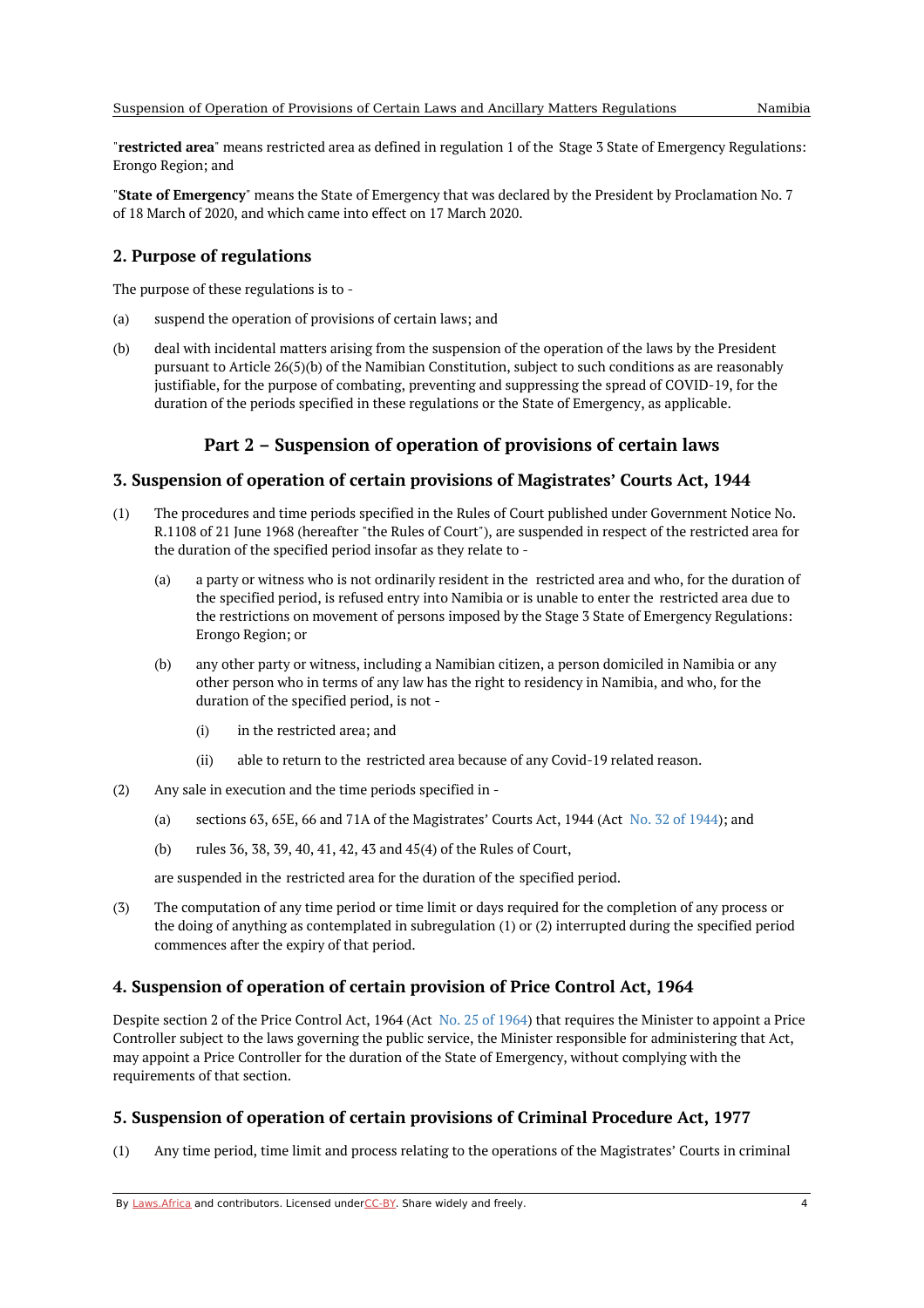matters as contemplated in Chapters 15, 11, 18, 19A, 20, 21, 22, 25, 26, 27, 28 and 29 of the Criminal Procedure Act, 1977 (Act No. 51 of [1977](https://africanlii.org/akn/na/act/1977/51)) (hereafter "the Act"), are suspended in the restricted area for the duration of the specified period insofar as they relate to -

- (a) an accused person or a witness who, for the duration of the specified period, is refused entry into Namibia or is unable to enter the restricted area due to the restrictions on movement of persons imposed by the Stage 3 State of Emergency Regulations: Erongo Region; or
- (b) any other accused person or witness, including a Namibian citizen, a person domiciled in Namibia or any other person who in terms of any law has the right to residency in Namibia, and who, for the duration of the specified period, is not -
	- (i) in the restricted area; and
	- (ii) able to return to the restricted area because of any Covid-19 related reason.
- (2) The time periods contained in sections 303, 306 and 310 of the Act, are suspended in the restricted area for the duration of the specified period insofar as they relate to -
	- (a) an accused person or a witness who is not ordinarily resident in Namibia and who, for the duration of the specified period, is refused entry into the restricted area; or
	- (b) any other accused person or witness, including a Namibian citizen, a person domiciled in Namibia or any other person who in terms of any law has the right to residency in Namibia, and who, for the duration of the specified period, is not -
		- (i) in the restricted area; and
		- (ii) able to return to the restricted area because of any Covid-19 related reason.
- (3) The computation of any time period or time limit or days required for the completion of any process or the doing of anything as contemplated in subregulation (1) or (2) interrupted during the specified period commences after the expiry of that period.

### <span id="page-4-0"></span>**6. Suspension of operation of certain provisions of Social Security Act, 1994**

- (1) The provisions of section 21(4) and (5) of the Social Security Act, 1994 (Act No. 34 of [1994](https://africanlii.org/akn/na/act/1994/34)), insofar as they relate to the obligation of the employer to deduct and pay over both the employees' and employer's contributions to the Social Security Commission, are suspended from 1 May 2020 to 31 July of 2020, except that this benefit only extends to an employer who has suffered or is likely to suffer financial losses due to the impact of COVID-19 on the employer's operations.
- (2) An employer who is exempted from deducting and paying over contributions to the Social Security Commission pursuant to subregulation (1) is discharged from liability to pay money to the Commission as contemplated in section 26(1) of the Act referred to in subregulation (1) for the period from 1 May 2020 to 31 July 2020.
- (3) The conducting of training schemes and employment schemes approved by the President for the benefit of socio-economically disadvantaged persons who are unemployed as contemplated in section 37(4) of the Act referred to in subregulation (1) is deemed to be extended to include a member of any of the funds who was registered on or before 17 March 2020, and who has suffered or is likely to suffer financial losses due to the impact of COVID-19 during the State of Emergency.

#### <span id="page-4-1"></span>**7. Suspension of operation of certain provisions of Medical Aid Funds Act, 1995**

(1) Section 30(1)(d) of the Medical Aid Funds Act, [1995](https://africanlii.org/akn/na/act/1995/23) (Act No. 23 of 1995) and any rules embodying the prohibition under section 30(1)(d), which provides that every registered fund as defined in section 1 of that Act must have rules in which provision must be made that no portion of any surplus realised by the fund in any financial year may be distributed to its members or any other persons, is suspended from 28 March 2020 to 17 September 2020.

By [Laws.Africa](https://edit.laws.africa/widgets/pdf-attribution) and contributors. Licensed und[erCC-B](https://edit.laws.africa/widgets/pdf-cc-by)Y. Share widely and freely.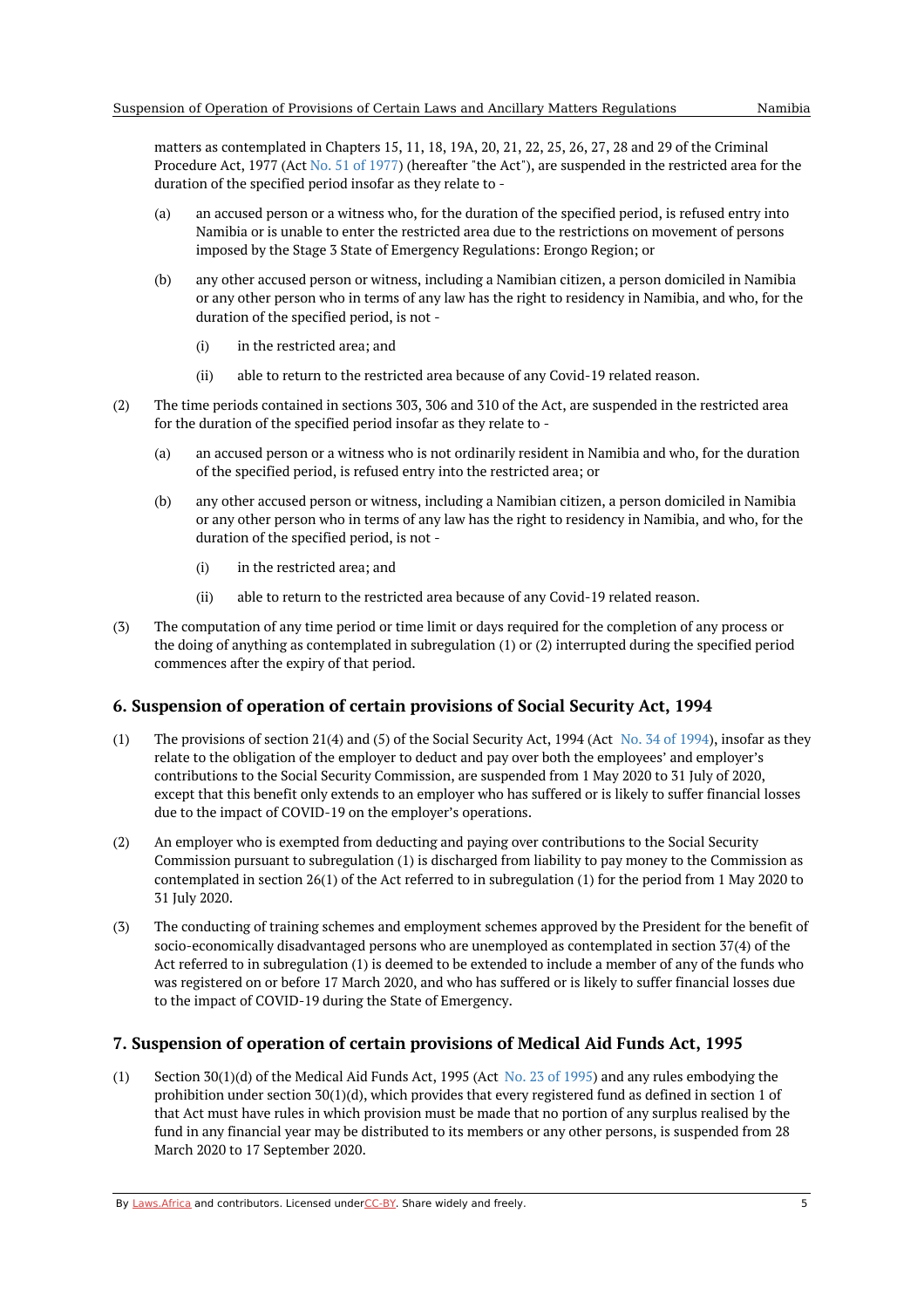- (2) For the duration of the period referred to in subregulation (1) registered funds referred to in that subregulation may allocate a portion of any surplus realised by the funds -
	- (a) to transactions that may be regarded as critical and essential and to the extent that it relates to the COVID-19 pandemic;
	- (b) to voluntarily provide financial assistance or donate or sponsor medical equipment, medical consumables, including but not limited to gloves, masks, testing kits or any other aid that will complement and assist the fight against the COVID-19 pandemic, subject to the medical aid funds remaining in a sound financial position.
- (3) A registered fund referred to in subregulation (1) may select beneficiaries of its choice to receive assistance referred to in subregulation (2) and in so doing registered funds are encouraged to implement fair and objective criteria in selecting beneficiaries.

### <span id="page-5-0"></span>**8. Suspension of operation of certain provision of Identification Act, 1996**

The operation of section 14(2) of the Identification Act, 1996 (Act No. 21 of [1996](https://africanlii.org/akn/na/act/1996/21)) is suspended for the duration of the State of Emergency, except that the Minister responsible for administering that Act may, whenever he or she considers it necessary, disclose specific information such as the name, surname and identity number of any person contained in the Population Register for Namibia to any institution, public or private, for the validation and verification of such information for the purpose of payment of any grant made available by the State.

#### <span id="page-5-1"></span>**9. Suspension of operation of certain provision of Short-term Insurance Act, 1998**

- (1) Regulation 6(1) of the Short-term Insurance Regulations published under Government Notice No. 143 of 18 June 1998 in relation to the limitation of remuneration to an insurance agent, insurance broker, reinsurance broker or Lloyd's intermediary or any other person for rendering services as an intermediary towards effecting, maintaining or servicing any short-term insurance policy, is suspended from 28 March 2020 to 11 September 2020.
- (2) A registered insurer or registered reinsurer as defined in section 1 of the Short-term Insurance Act, 1998 (Act No. 4 of [1998](https://africanlii.org/akn/na/act/1998/4)), may voluntarily, directly or indirectly, pay, allow or give financial assistance or any other aid it considers appropriate, which may be accepted by or on behalf of, an insurance agent, insurance broker, reinsurance broker or Lloyd's intermediary or any other person whether or not they are able to render services as an intermediary towards effecting, maintaining or servicing any short-term insurance policy.
- (3) The giving of financial assistance or aid referred to in subregulation (2) is subject to -
	- (a) the registered insurers or registered reinsurers remaining in a sound financial position; and
	- (b) the policyholders' premiums not being increased or the policyholders not being prejudiced in any other way due to the assistance or aid provided as contemplated in subregulation (2).

#### <span id="page-5-2"></span>**10. Suspension of operation of certain provision of Long-term Insurance Act, 1998**

- (1) Regulation 13(1) of the Long-term Insurance Regulations published under Government Notice No. 145 of 18 June 1998 in relation to the limitation of remuneration to an insurance agent, insurance broker, reinsurance broker or Lloyd's intermediary or any other person for rendering services as an intermediary towards effecting, maintaining or servicing any long-term insurance policy, is suspended from 28 March 2020 to 17 September 2020.
- (2) A registered insurer or registered reinsurer as defined in section 1 of the Long-term Insurance Act, 1998 (Act No. 5 of [1998](https://africanlii.org/akn/na/act/1998/5)) may voluntarily, directly or indirectly, pay, allow or give financial assistance or any other aid it considers appropriate, which may be accepted by or on behalf of, an insurance agent, insurance broker, reinsurance broker or Lloyd's intermediary or any other person whether or not they are able to render services as an intermediary towards effecting, maintaining or servicing any long-term

By [Laws.Africa](https://edit.laws.africa/widgets/pdf-attribution) and contributors. Licensed und[erCC-B](https://edit.laws.africa/widgets/pdf-cc-by)Y. Share widely and freely.